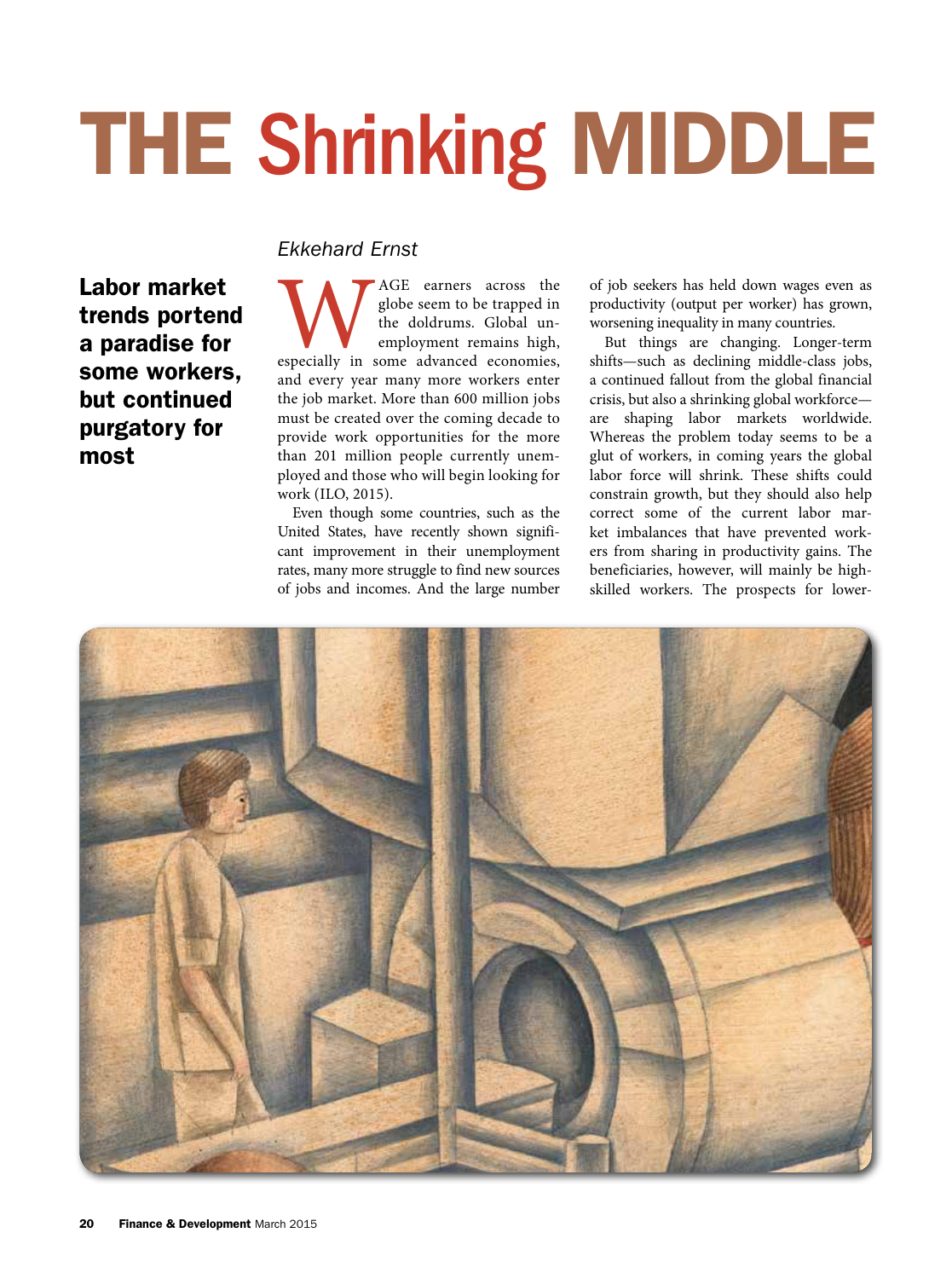

skilled workers are less hopeful, which is bad news not only for them, but for efforts to reduce inequality.

# Inequality may worsen

Continued worsening in income inequality over the past three decades has attracted substantial attention and has been a focus of global policy debate since the publication in 2014 of *Capital in the Twenty-First Century* (Piketty). To be fair, the rising share of wealth and income going to the top 1 percent of the population and the fall in the labor income share had not previously gone unnoticed. But these developments were often attributed to a decline in unionization and the increased competition fostered by globalization—both of which were perceived as conducive to further and faster

# In several middle-income regions, middle-class jobs are no longer expanding significantly.

global growth and were expected to lift the boat for all (for example, Jaumotte and Tytell, 2007).

This view has been called into question, however, since the global financial crisis that began in 2008, because large deviations in income distribution from historical averages came at a time of highly volatile economic growth. That led some observers to argue that reducing income inequality would boost macroeconomic stability—adding an economic rationale to a purely moral imperative for a more equal distribution of riches. The current policy debate focuses on changes in taxation to address inequality but with little regard for the potential harm of increases in income or property taxes on job creation, innovation, and growth (see "Back to Basics: Taxes in Practice" in this issue of *F&D*). More important, this policy debate does not adequately take into account the longer-term forces shaping trends toward inequality.

A careful analysis of labor market trends reveals an ongoing shift in employment from traditional middle-class jobs in manufacturing and services toward both high- and lowskill occupations. This shift underlies much of the observed dynamics in inequality. Indeed, computers and robots seem to have finally taken center stage in the production process, eliminating many jobs that focus on routine tasks. This shift is no longer limited to manufacturing, where robots took over the conveyor belt some time ago. Even in many service sector occupations—such as accounting and health care computers are taking over ever larger shares of the work—for example, by helping with tax preparation or providing diagnostic tools for medical doctors. For those who possess skills complementary to these "routine" tasks, computerization is creating new opportunities for productivity and wage gains (Autor, 2014).

But many more people, especially those who used to perform these tasks, are forced to compete for an ever smaller share of similar jobs or resign themselves to low-skill occupations, often accompanied by a significant loss in disposable income. On average, these trends do not preclude future rises in productivity and living standards, but so far the distribution of these gains seems to have "hollowed out" the middle class, leaving relatively more jobs at both the high- and lowskill end of the jobs scale.

# Changes largely in advanced economies

The shift in occupational employment triggered by these technological changes seems to affect mostly advanced economies (see Chart 1). In many developing economies, the more traditional shift from low- to medium- and highskill occupations still dominates as people move from rural areas to urban centers to work in manufacturing or smallscale services. This has led to a substantial reduction in both poverty rates and vulnerable employment over the past two decades and to the emergence of a middle class in most of the developing world. The more prosperous developing economies have the potential to contribute to global growth through substantially enhanced spending power (ILO, 2013). But even in these economies, the early effects of technological changes that shift workers out of middle-class jobs are visible.

As Chart 1 demonstrates, in several middle-income regions, middle-class jobs are no longer expanding significantly, even though these jobs occupy a far smaller share of total employment than they do in advanced economies. This has led some observers to worry about premature deindustrialization: global

# Chart 1

### Brain power

Nonroutine manual jobs, mainly agricultural, have been drying up in nearly all parts of the globe (except in advanced economies, where they dried up long ago), while demand for high-skill cognitive jobs is increasing.

<sup>(</sup>change in share of occupations, percentage points, 2000–13)



Source: ILO (2015).

Note: As economies develop, agricultural workers tend to move to urban areas, where they fill routine jobs such as elementary occupations or fabric work. So far, the automation in developing economies has not progressed as far as in advanced economies, which explains why there is an increase in the relative weight of routine jobs globally and in many developing regions. But automation is at work in these regions too, which explains why in some catching-up countries, the peak share of manufacturing employment has already been reached.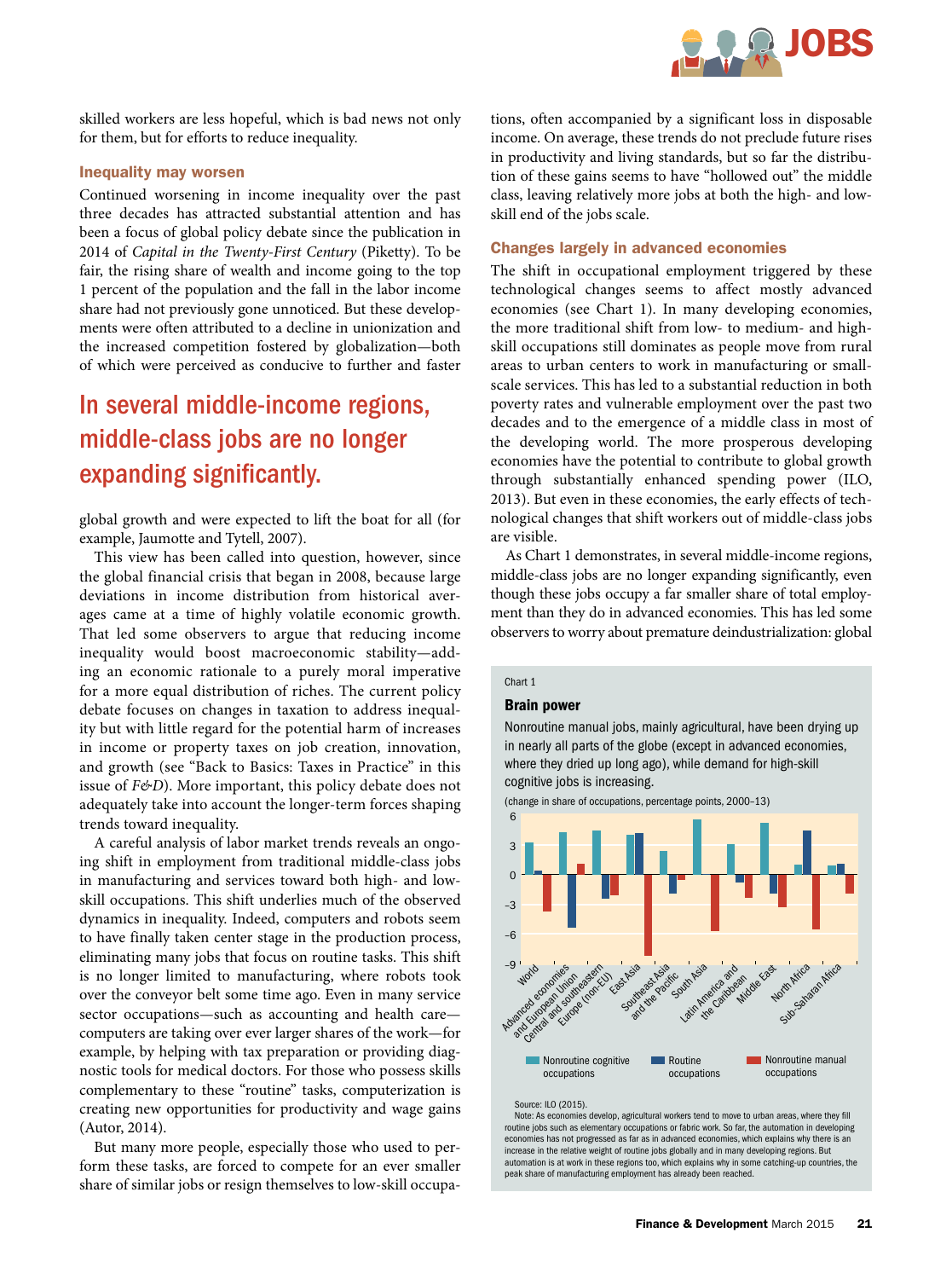

technological dynamics in these economies, which have been viewed as catching up to advanced economies, could put middle-skill jobs under pressure much earlier in middle-income than in advanced economies and potentially reduce the growth prospects of these emerging

markets significantly (Rodrik, 2013).

But as counterintuitive as it may seem in today's highunemployment environment, a significant threat to future global growth comes from another long-term trend: the gradual decline in the growth rate of the labor force. The number of new labor market entrants has already begun to shrink, mainly in advanced economies, but also in several emerging market economies, particularly in Asia. Currently, the youth labor force is contracting by about 4 million people a year globally. And in many countries with sustained increases in living standards, prime-age workers (those between 25 and 54) are also participating (that is working or looking for work) less actively than in the past. This partly reflects income gains—labor force participation is often high when households struggle with extreme poverty and volatile incomes, forcing all family members to seek employment, and tends to decline when conditions improve.

In addition, because the middle class has expanded in economies with higher living standards, people tend to stay in school longer, which raises the average skill level. In principle, that should help offset some of the adverse effects of a shrinking labor force on growth. The overall global labor force, however, is projected to grow much more slowly—at less than 1 percent a year in the 2020s, compared with 1.7 percent annually during the 1990s. The reduced labor force growth will shave roughly 0.4 percentage point off global growth. And the growth slowdown will be particularly acute in advanced economies, which have, on average, a more skilled workforce.

# Effects of the global crisis

Global growth is suffering from more than inequality and a slowing increase in the labor supply. The long-term consequences of the global financial crisis continue to weigh on growth too. Investment rates remain significantly below precrisis levels, especially in some advanced economies. In addition, uncertainty among businesses remains high about the concrete policies that governments will put in place to address the consequences of the crisis, creating insecurity among businesses regarding future sources of demand for their goods and services. This depresses investment and job creation (see Chart 2). International Labour Organization estimates show that for some countries, up to 30 percent of the differential between current and precrisis unemployment stems from this high level of uncertainty in the business sector. The lack of dynamism that followed the failure of the Wall Street investment firm Lehman Brothers in September 2008 has lifted overall trend unemployment rates significantly, in some countries by up to 4 to 5 percentage points (ILO, 2014).

Moreover, weak job prospects have led to slower labor market turnover—that is, the number of employees who leave companies to take up employment opportunities elsewhere. This impedes businesses' productivity gains because much of those gains comes in the form of new equipment and reorganization of workers both within and across companies. Interestingly, labor market turnover (also called churning) played a bigger role in productivity growth than other factors immediately after the crisis. But as the overall rate of labor market churning then declined, so did productivity growth (ILO, 2015).

A combination of high unemployment, slow growth in output, and unequal distribution of productivity gains has further eroded the income share of workers in the global economy. Only during the crisis year—largely because real wages were resistant to decline in advanced economies—did wage earners benefit from income gains that exceeded then-

# The long-term consequences of the global financial crisis continue to weigh on growth.

shrinking labor productivity. In subsequent years, however, wages once again trailed productivity growth, continuing the trend in the decades before the crisis. Although in the current environment it may be hard to see what could change that trend, in fact the declining global labor supply described above will help push wages above productivity growth—in some countries very soon.

Slowing labor force growth will help current jobseekers find new employment more easily. Especially in countries where unemployment is very high, joblessness is expected to

### Chart 2

## Certainty trumps

When uncertainty is lower, generally investment is higher and jobs are created at a faster pace in advanced economies.



Sources: International Labour Organization, Key Indicators of the Labour Market database; Organisation for Economic Co-operation and Development, Economic Outlook database; and Ernst and Viegelahn (forthcoming).

Note: The chart shows the long-term relationship between fixed investment growth and job creation rates in the Group of Seven advanced economies. The size of the bubbles represents the average hiring uncertainty over the long term. Uncertainty is calculated as the difference between hiring intentions and actual hiring.